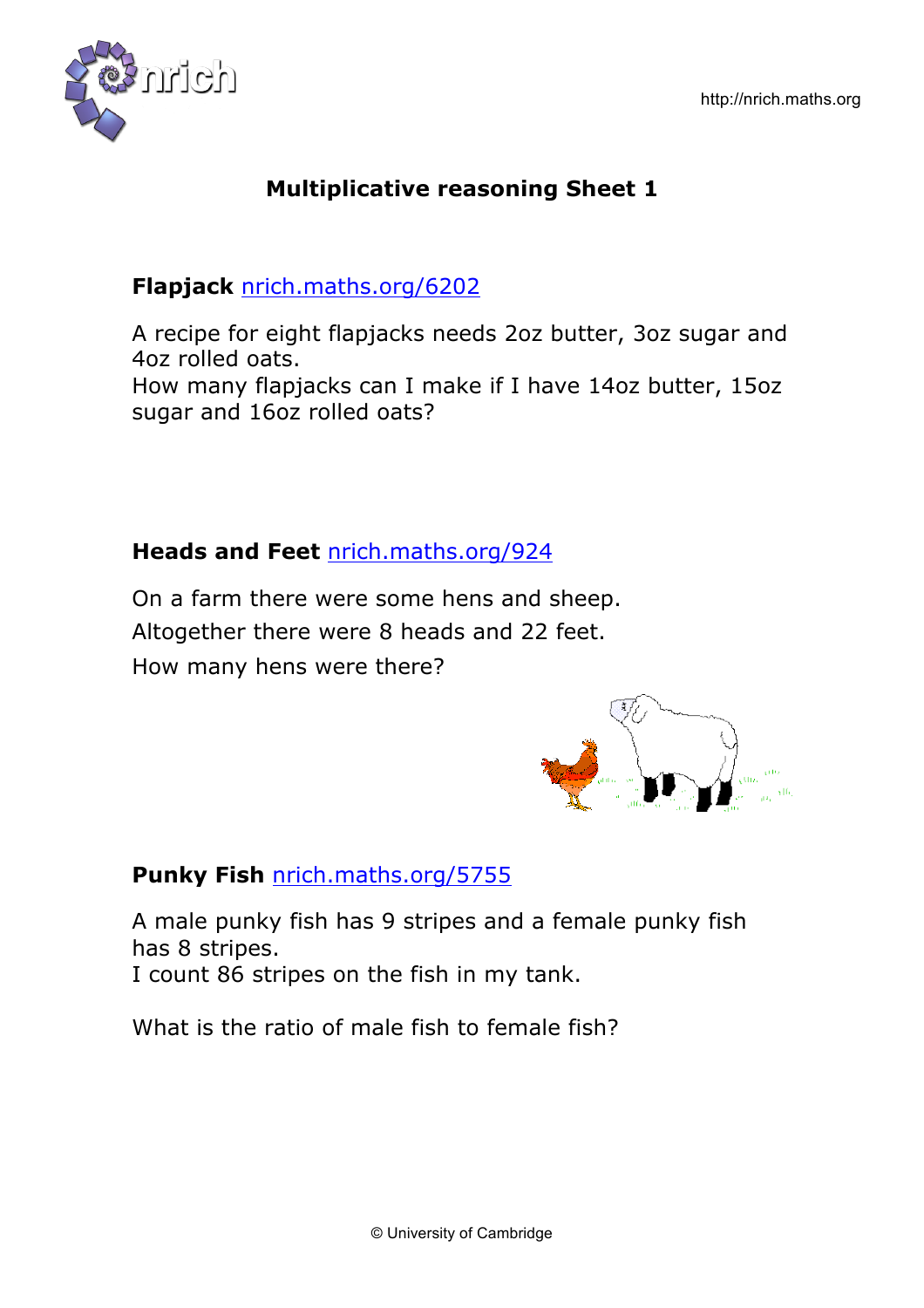

### **Stamp Collecting** nrich.maths.org/11638

Last week, Tom and Sophie bought some stamps for their collections. Each stamp Tom bought cost him £1.10, whilst Sophie paid 70p for each of her stamps.

Between them they spent exactly £10. How many stamps did they buy in total?

#### **Zios and Zepts** nrich.maths.org/1005

On the planet Vuv there are two sorts of creatures. The Zios have 3 legs and the Zepts have 7 legs.



The great planetary explorer Nico, who first discovered the planet, saw a crowd of Zios and Zepts. He managed to see that there was more than one of each kind of creature before they saw him. Suddenly they all rolled over onto their backs and put their legs in the air.

He counted 52 legs.

How many Zios and how many Zepts were there? Do you think there are any different answers?

### **Roses and Carnations** nrich.maths.org/13237

Class 7H has collected £56 to buy a bunch of flowers for their teacher.

Roses cost £3 each and carnations cost £2 each.

Assuming they spend all of their money, how many different possible bunches do they have to choose from?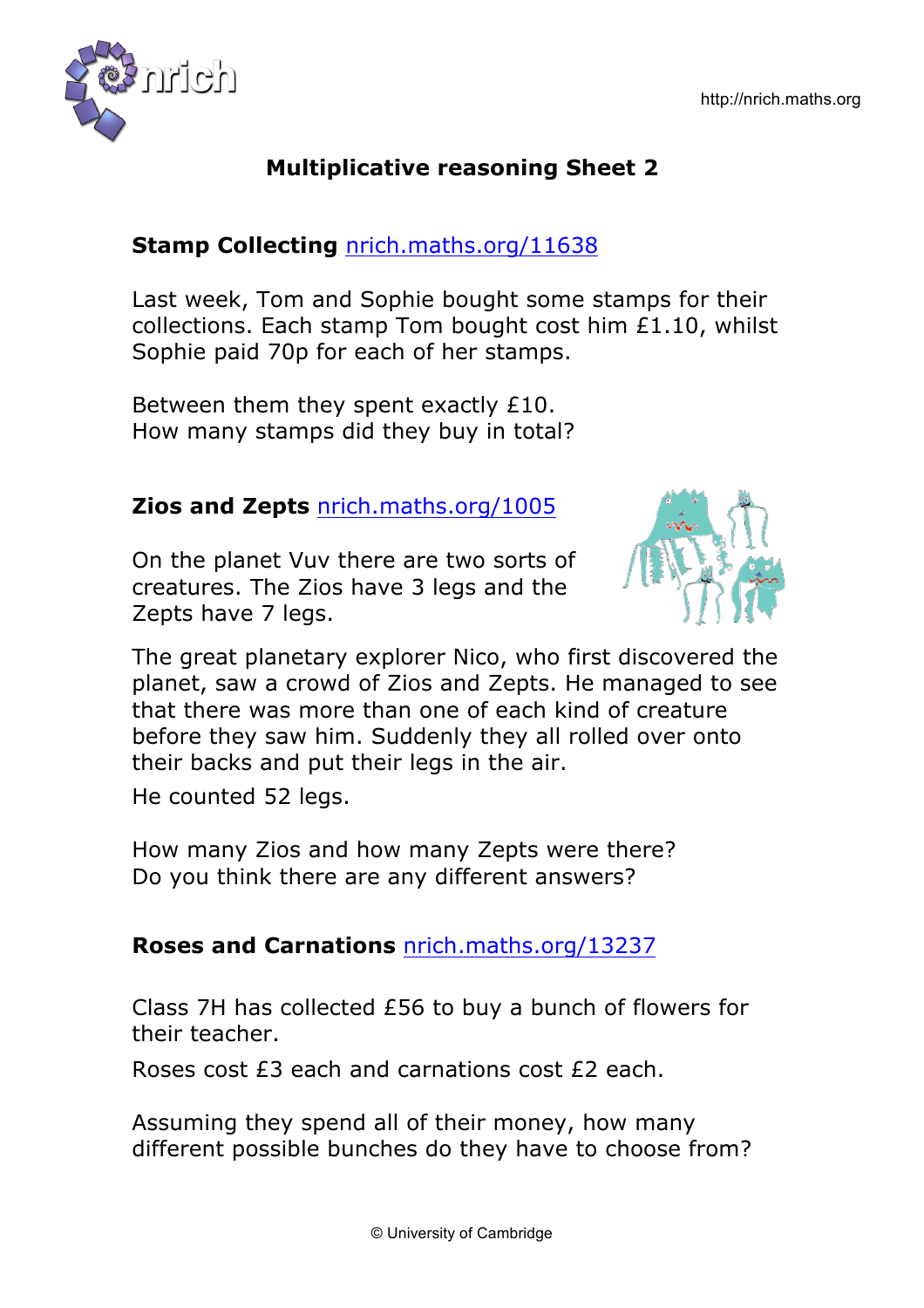

### **Printer Ink** nrich.maths.org/11680

A small ink cartridge has enough ink to print 600 pages. Three small ink cartridges can print as many pages as two medium cartridges.

Three medium cartridges can print as many pages as two large cartridges.

How many pages can be printed using a large cartridge?

### **Pairing Up** nrich.maths.org/5759

The numbers 72, 8, 24, 10, 5, 45, 36, 15 are grouped in pairs so that each pair has the same product.

Which number is paired with 10?